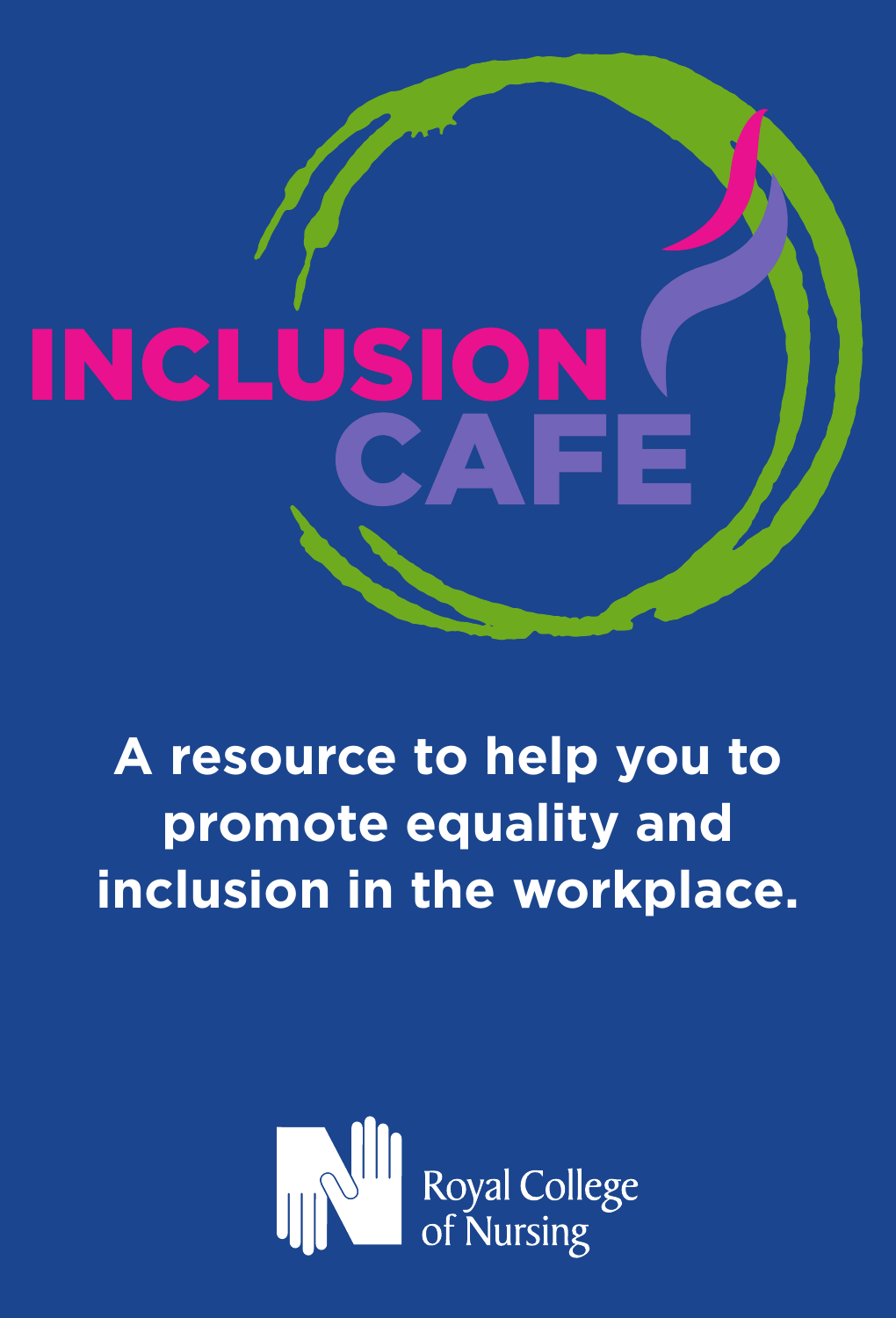### **The Inclusion Café aims to help tackle workplace incivility**

The Inclusion Café is based on the principles for dialogue generated by the world café concept. It aims to set a context for discussion, build equity of ownership of the issues, share tools to facilitate conversations and encourage participation from everyone, regardless of their position.

Workplace incivility is defined as lowintensity poor behaviour with an unclear intention to harm the target.

It is typically characterised by rude and discourteous behaviour which suggests a lack of regard for others.

Workplace incivility can have a damaging impact on workplace relationships, trust and communication and negatively on patient care.

If you require support and advice please contact RCN Direct on 0345 772 6100.



This resource marks the start of a journey to develop and share tools and techniques to tackle bullying, discrimination and incivility across every care setting.

In the long-term, it is intended to support interpersonal interventions around fairness as well as complementing equality and inclusion improvement work being carried out at an organisational level.

The first stage of this journey focuses on raising awareness of our workplace rights around equality and inclusion. Later stages of development will focus on the practical tools and techniques used to successfully deal with incivility in the workplace. It will also grow to incorporate tools and resources that work at the level of teams.

Find out more by visiting the RCN website or by following us on Twitter:

@RCN\_Inclusion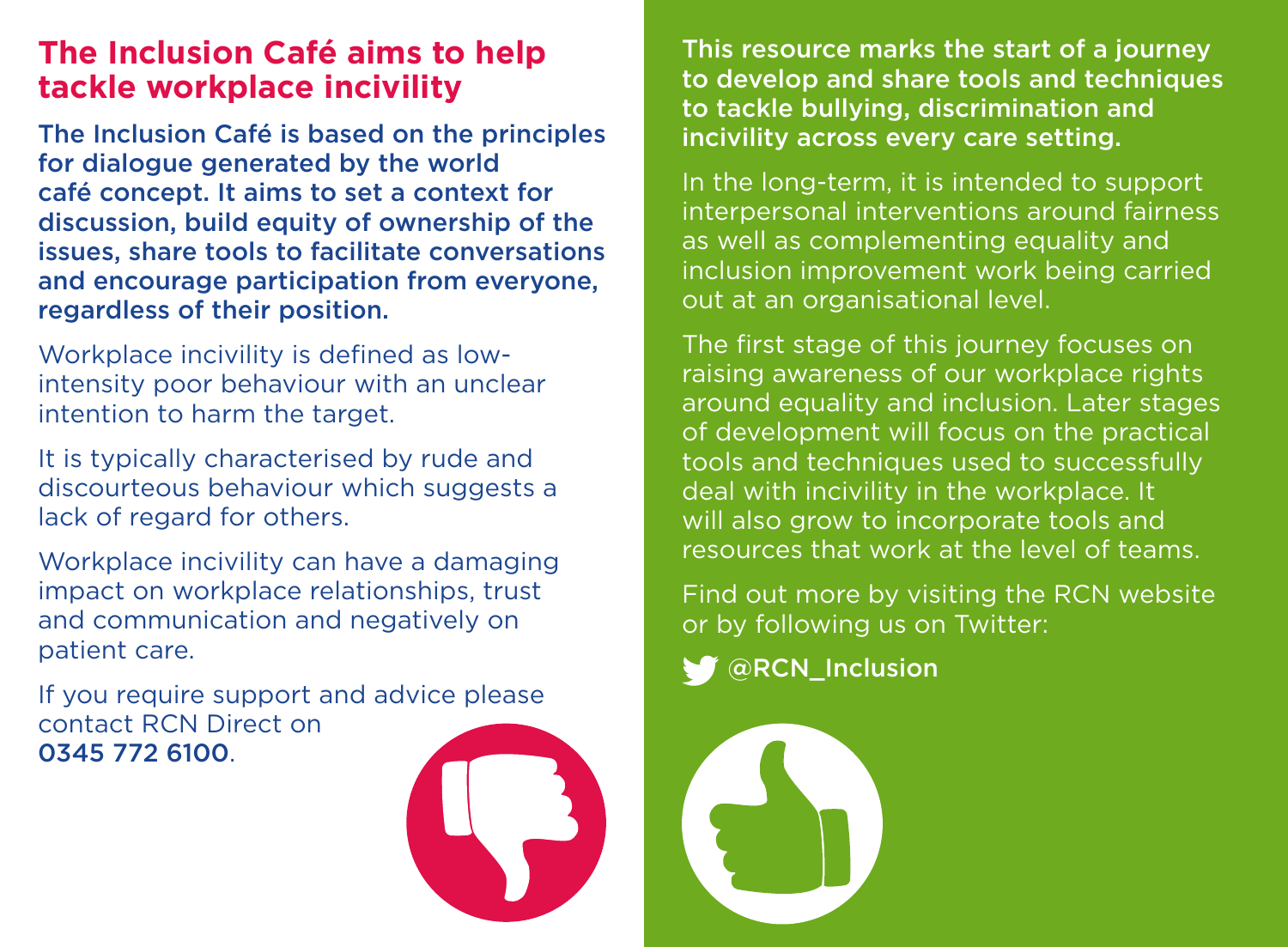# **Workplace civility matters**

*"Rudeness at work is rampant and its on the rise"* Christine Porath & Christine Pearson, The Price of Inciviility, Harvard Business Review, 2013

Workplace incivility is characterised by low-intensity poor behaviour which is typically experienced as rude and discourteous with an ambiguous intent to harm.

Research suggests that the frequency of workplace incivility is rising in the workplace and has a particular impact for nurses, health care support workers as well as patient care. Rising demand, fewer resources as well as the combination of organisational cultures and environment can erode morale and create the conditions for workplace incivility to create a spiral of negativity. Typically, workplace incivility tends to go unaddressed and unacknowledged despite its impact.

Workplace incivility takes many forms. In its most subtle forms examples may include micro-aggressions such as 'dirty looks', being interrupted unnecessarily, not being listened to or being spoken to in a patronising or condescending tone. More obvious examples can take the form of emotional put-downs,



the 'silent treatment' or comments or gestures that have the impact of making the 'target' feel that they are not respected or valued in the workplace.

Creating and sustaining a strong civility culture is vital to delivering better outcomes for patients.

Strong civility cultures are also associated with providing a more inclusive workplace experience for healthcare staff.

Good policies and processes that address poor behaviour are an essential part of culture change. It is also important that individuals are empowered and supported to exercise their own leadership in this area too.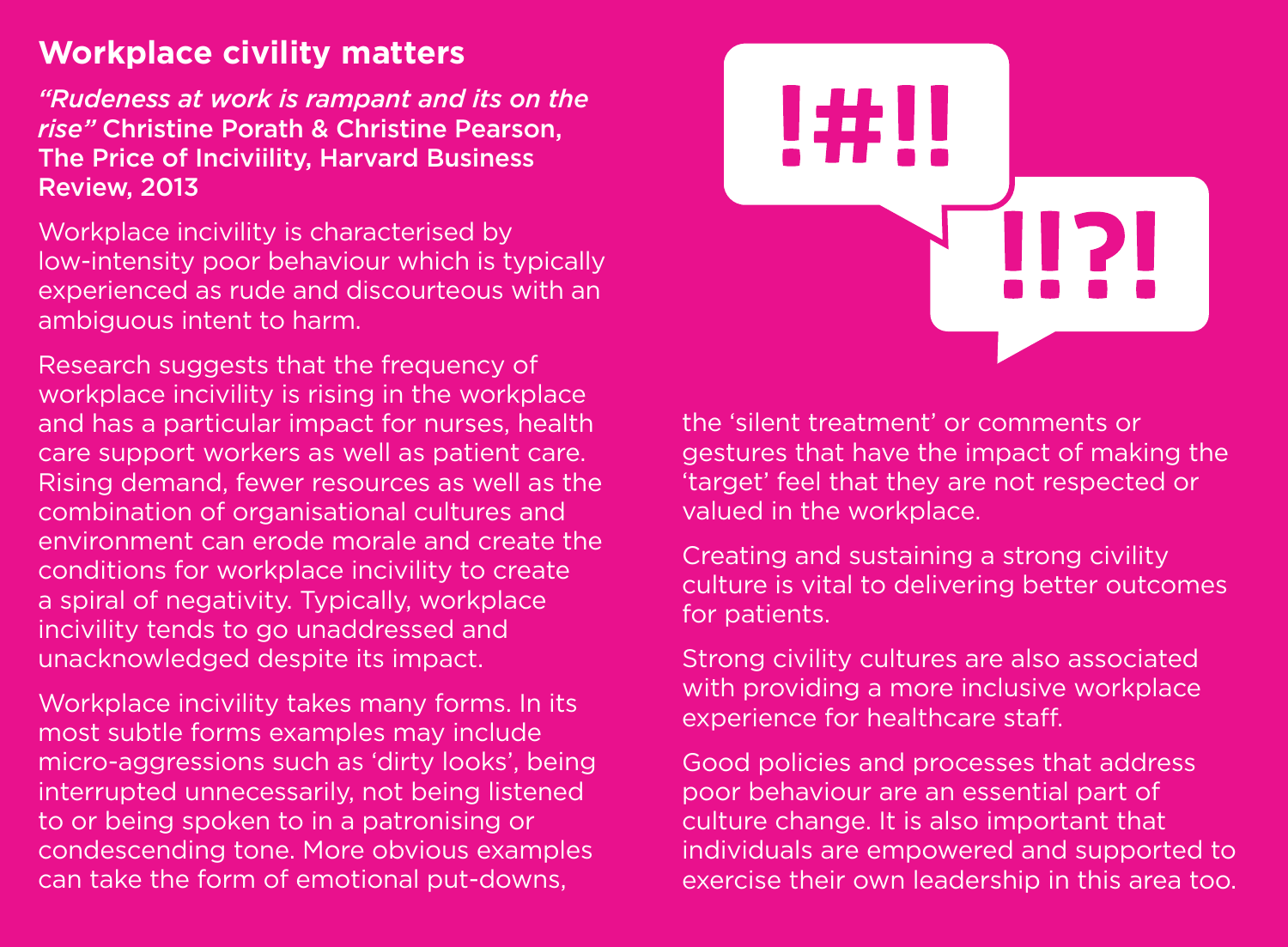# **Bolder and more courageous: Our equality and inclusion strategy**

Whatever the future holds for nursing, we know that we need to be bolder and more courageous in advocating for equality and inclusion across the healthcare sector.

#### Our priorities are to:



**Challenge and Change:**  Organising and campaigning for real change in the workplace



**Connect and Communicate:** Deepening our connection to our members.



#### **Equip and Inform:**

Sharing skills for promoting equality and inclusion with all our members.



**Identity and Intersectionality:**  Understanding and advocating for the plurality of lived experience within the nursing family



#### **Inspire and Activate:**

Finding new ways to engage our members to use their voices and experiences to promote nursing.

# **The Equality Act 2010 at a glance**

The protected characteristics

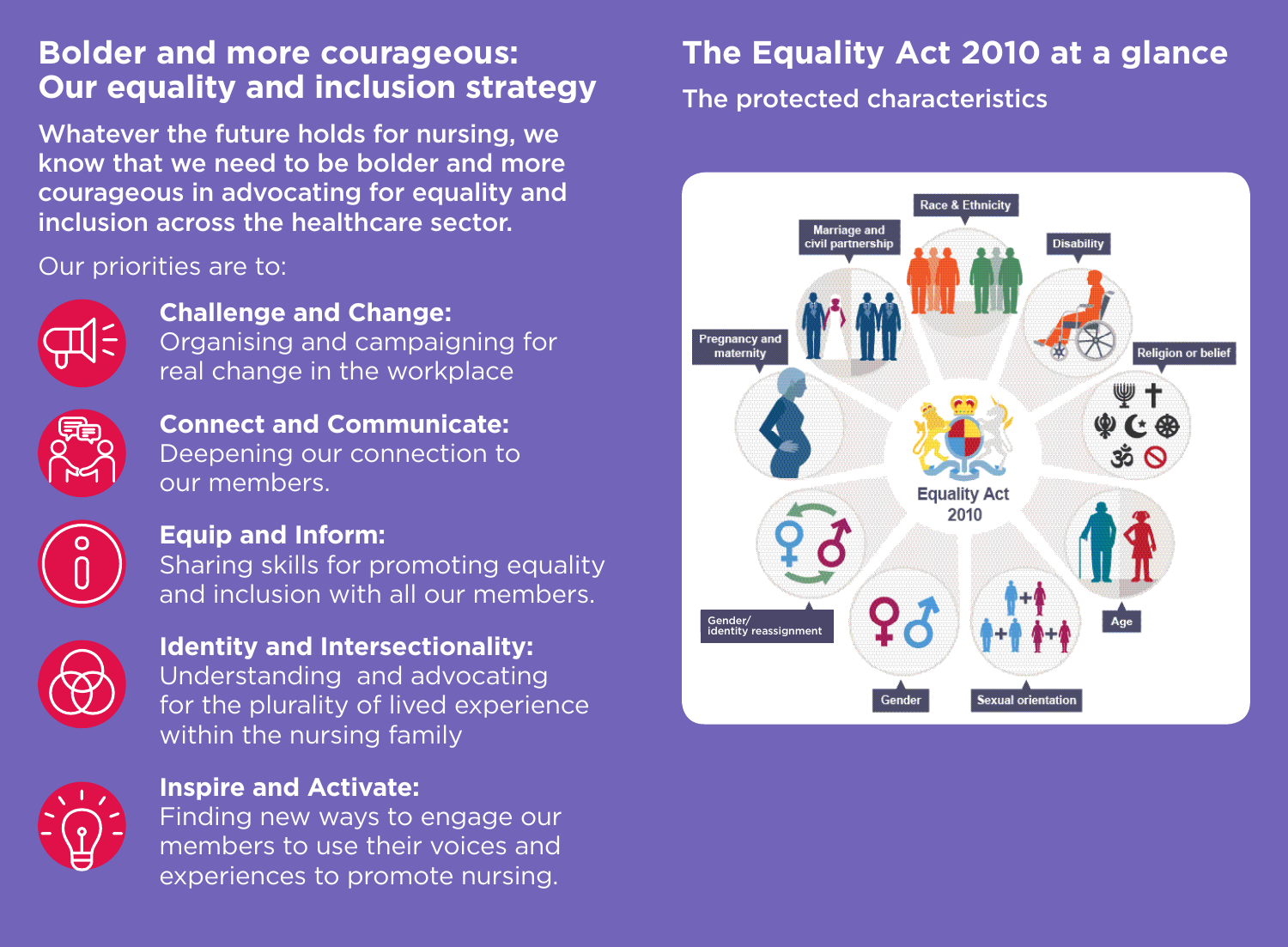# **Types of discrimination**

The Equality Act 2010 (EA10) outlines different types of workplace discrimination in England, Scotland and Wales. Northern Ireland has its own equality legislation.

**Discrimination by association** is when an individual is discriminated against because of association with another person with a protected characteristic.

**Disability discrimination** happens when someone is treated less-favourably because they are disabled or for a reason arising from their disability.

**Discrimination by perception** takes place when someone is wrongly perceived to have a certain protected characteristic

**Direct discrimination** occurs when somebody is treated unfavourably because of a protected characteristic

**Indirect discrimination** occurs when a requirement (or rule) that appears to be neutral and applicable to everyone in fact has the effect of disadvantaging someone because they a protected characteristic.

**Harassment** is unwanted conduct which has the purpose or effect of violating an individual's dignity or creating an intimidating, hostile, degrading, humiliating or offensive environment for that individual.

Victimisation is poor treatment of a person because they have previously brought a complaint under the Equality Act 2010.

Northern Ireland equality legislation covers the following areas.

**disability | religion or belief | gender reassignment | sex | marital or civil partnership status | pregnancy and maternity | age | sexual orientation | political opinion | race | carer staus**

Generally speaking you are protected against discrimination on the above grounds:

- when you are applying for a job (including references)
- through the terms and conditions of employment
- during disciplinary/grievance procedures
- in your working environment
- when you are going through dismissal or redundancy.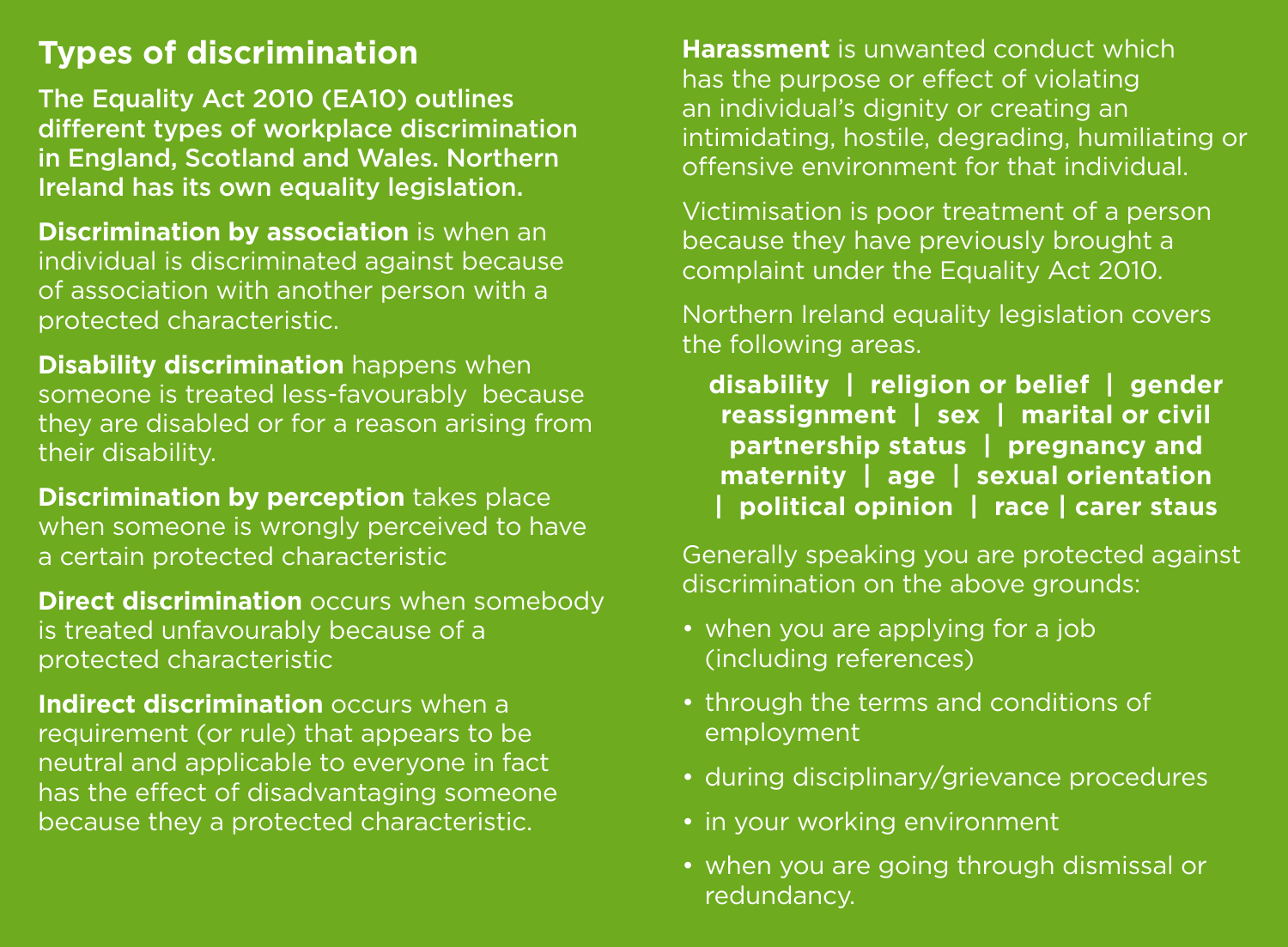

Whatever your age, you are never too young or too old to experience discrimination.

You may be perceived as 'too young' to lead a team or be treated as though you have no new ideas because you are older.

If you feel that you have experienced disadvantage because of your age contact RCN Direct for support: 0345 772 6100.







Under UK legislation disability is defined as having "a physical or mental impairment that has substantial and long-term adverse effects on your ability to carry out normal day to day activities." If you meet this criteria you are protected under law from discriminatory behaviours and entitled to reasonable adjustments at work.

The RCN is committed to working within the social model of disability.

This model argues that it is a lack of inclusive cultures, environments and attitudes that have a disabling impact on individuals and groups.

You can get advice and support on working with a disability from the RCN Peer Support Service.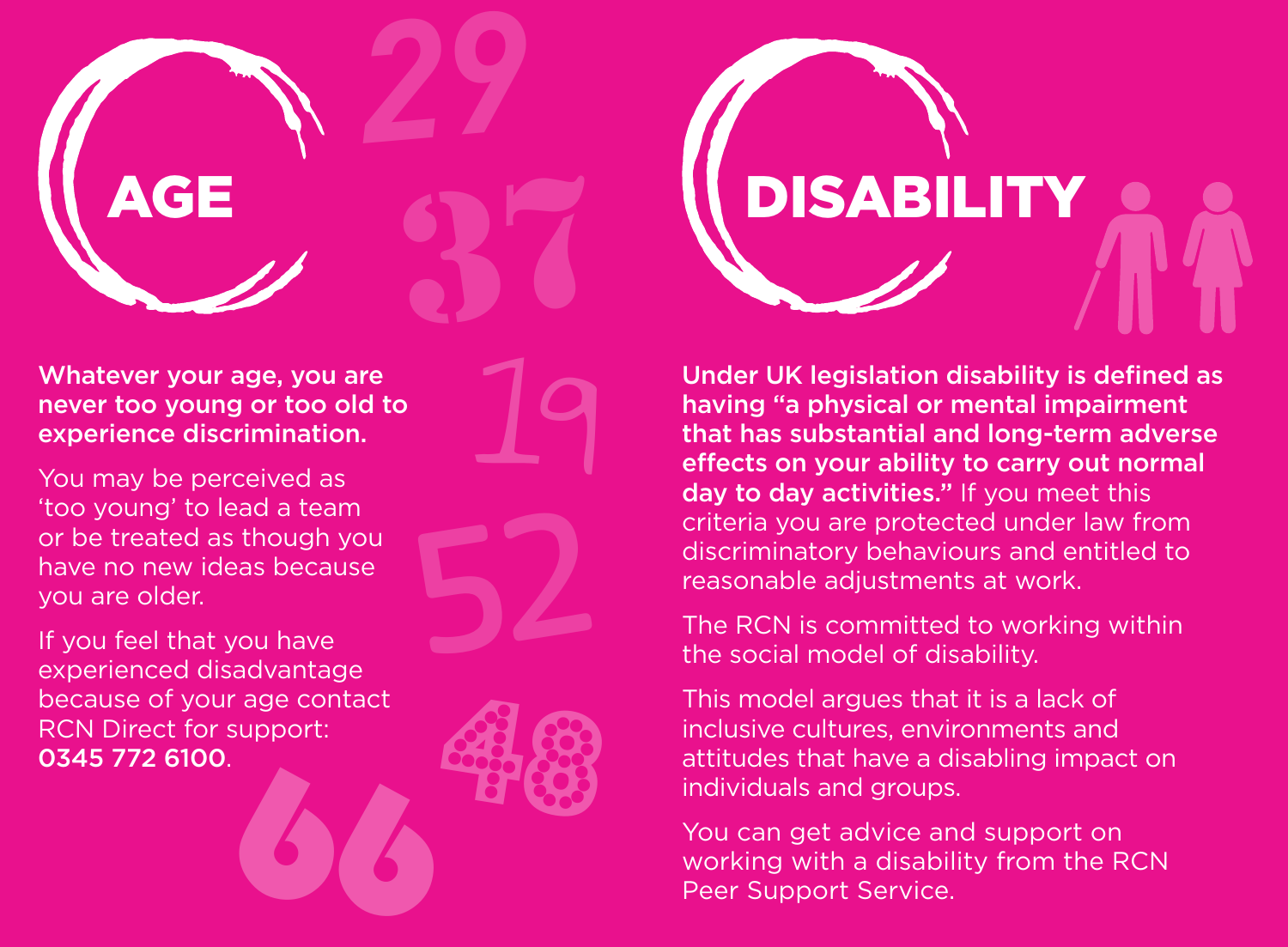



Your gender shouldn't determine how well you are treated. Both men and women can experience discrimination and disadvantage because of their gender in the workplace and outside of it.

Stereotyping **ASSUMPTIONS**  The Equality Act 2010 provides protection from discrimination on the grounds of gender identity or gender reassignment. In this case, the term gender identity refers to a person's intrinsic sense of being male (boy or man), female (girl or woman) or another gender.

The Equality Act 2010 says that you must not be discriminated against because your true gender identity is different from the gender assigned to you when you were born.

You can be at any stage in the transition process and it is not necessary for you to have completed treatment or undergone surgery for the protections to apply.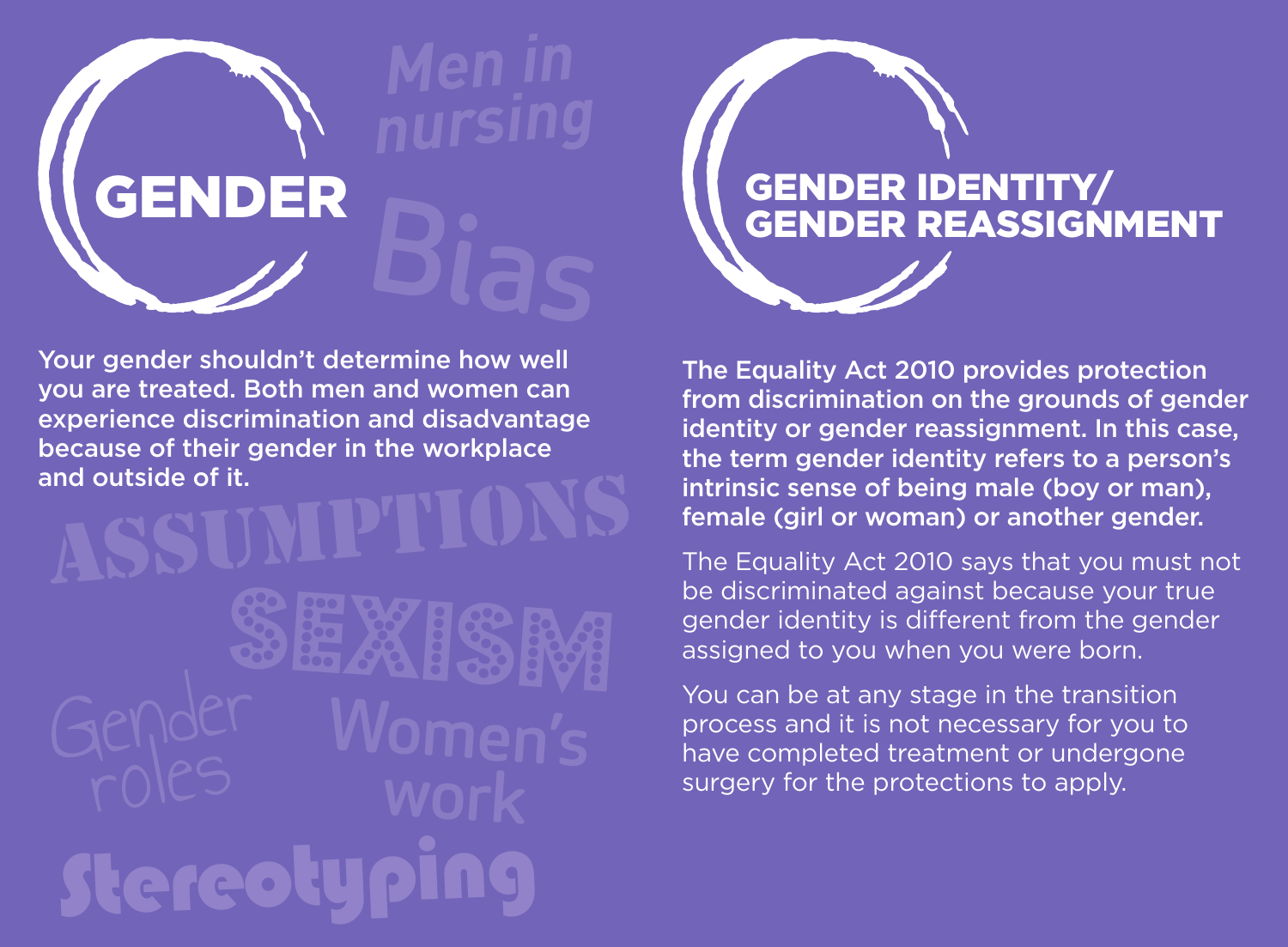



Just because you are pregnant, or have given birth, it doesn't mean that it is OK for employers to treat you unfairly.

According to research from the Equality and Human Rights Commission: *One in five mothers said they had experienced harassment or negative comments related to pregnancy or flexible working from their employer and/or colleagues; if scaled up to the general population this could mean as many as 100,000 mothers a year.*

The Equality Act also provides protection against discrimination in the workplace on the grounds of marriage and civil partnership too.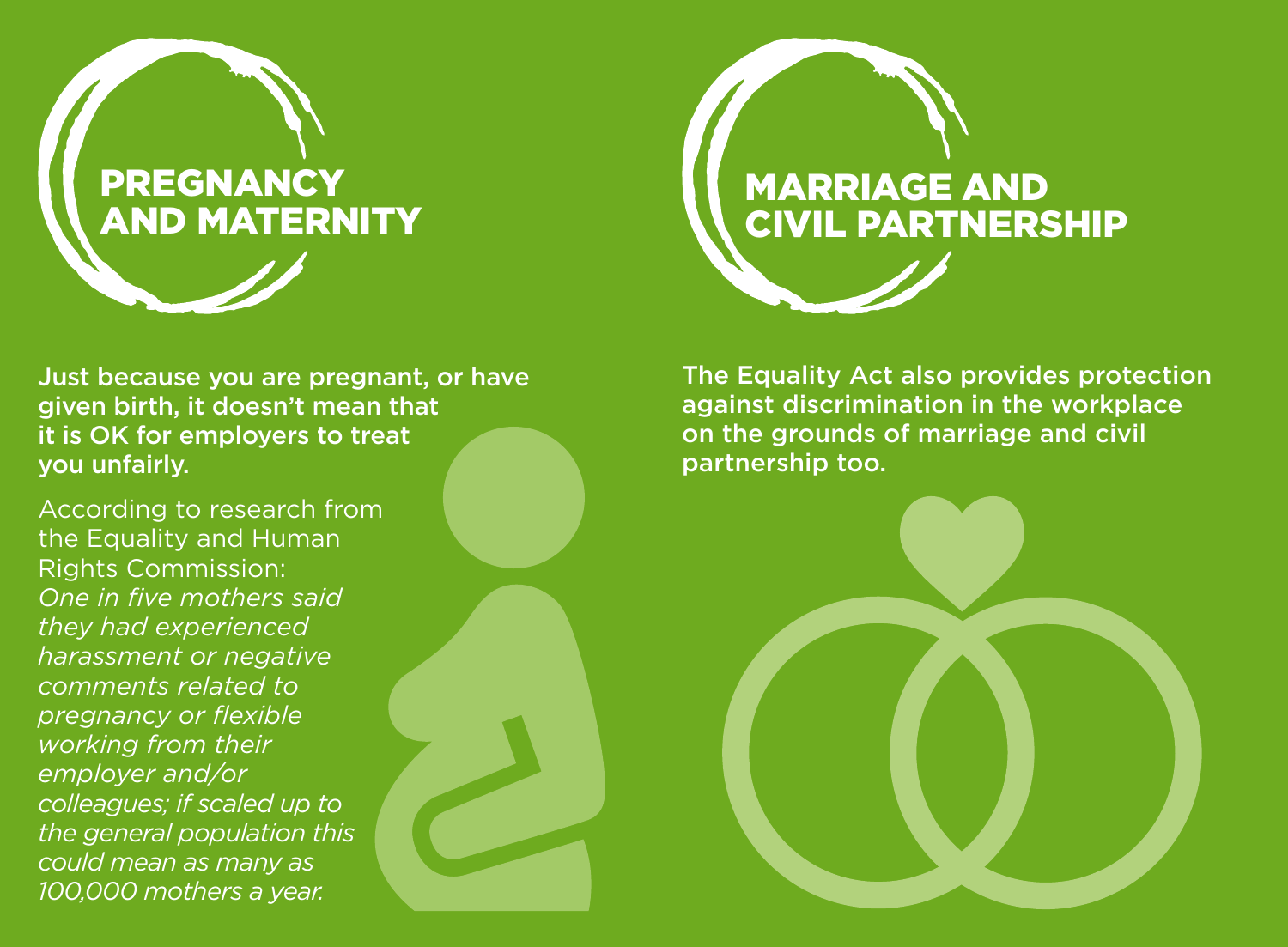

Everyone has a race. ethnicity and nationality and the Equality Act 2010 says that it is unlawful to subject people to unfair treatment and discrimination on that basis.



Whether you identify as straight, bi, gay, lesbian or anything else, you are protected from discrimination and unfair treatment on those grounds.

*"Workplace bullying prevalent among health and social care staff, with a quarter of lesbian, gay and bisexual staff experiencing homophobic and biphobic abuse from colleagues in the last five years."* Stonewall, Unhealthy Attitudes: 2015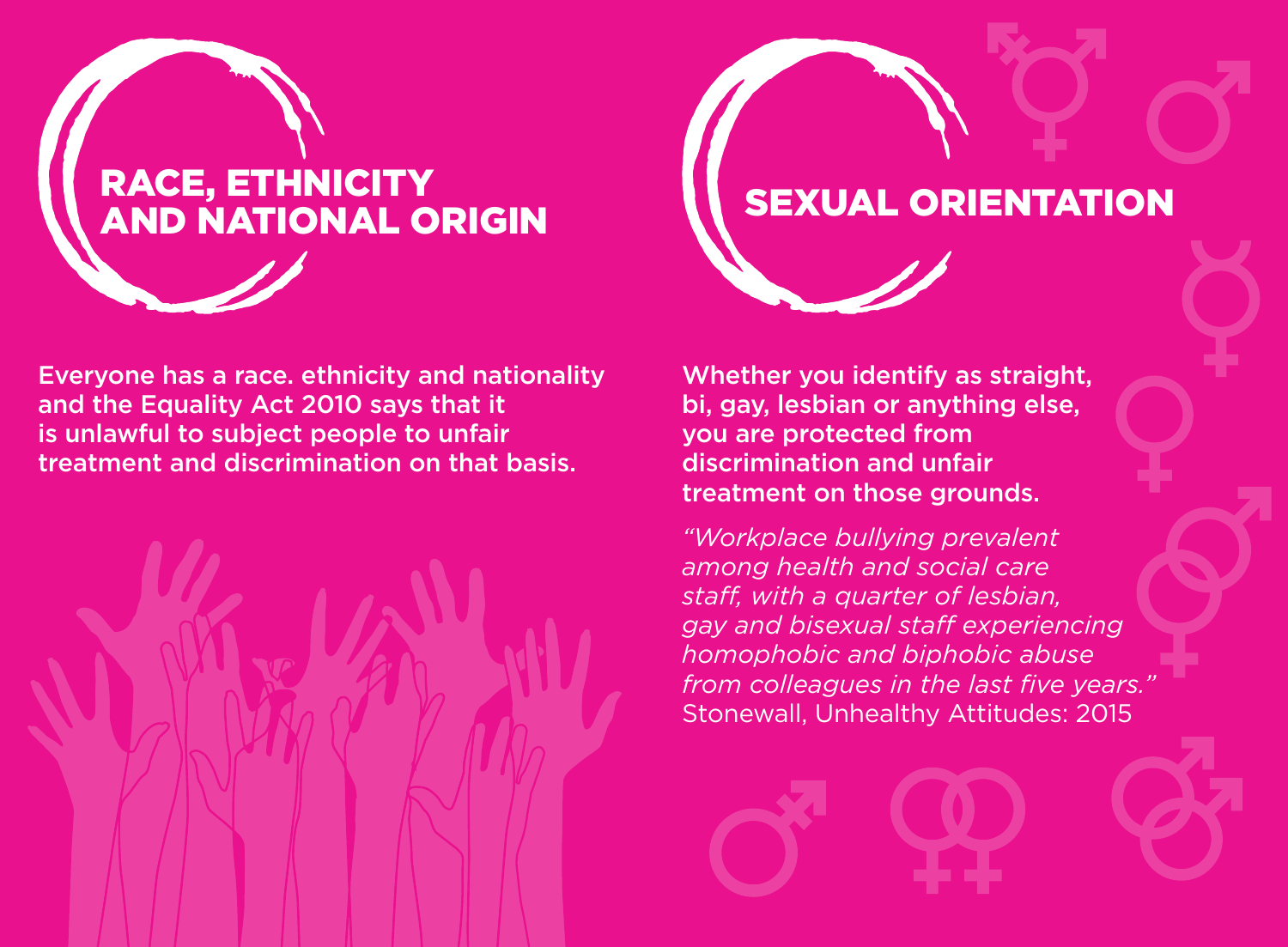

# **Useful information**

Royal College of Nursing www.rcn.org.uk

Equality and Human Rights Commission (England, Scotland and Wales) www.equalityhumanrights.com/en

Equality Advisory and Support Service (EASS) (England, Scotland and Wales) www.equalityadvisoryservice.com/app/ask

Equality Commission Northern Ireland www.equalityni.org/Home

### **References**

Pearson, C and Porath C *The Price of Incivility*  Harvard Business Review, January 2013